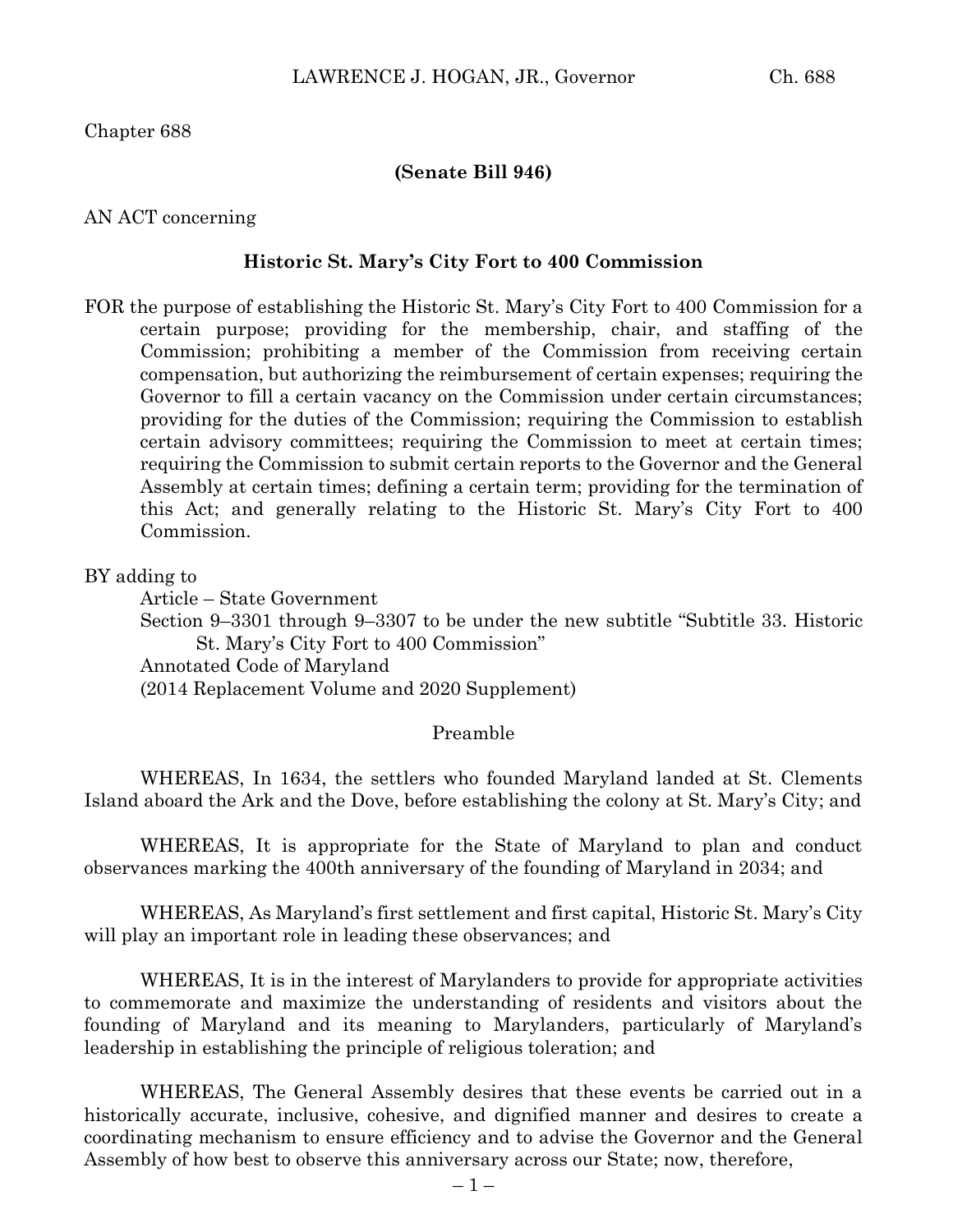SECTION 1. BE IT ENACTED BY THE GENERAL ASSEMBLY OF MARYLAND, That the Laws of Maryland read as follows:

# **Article – State Government**

# **SUBTITLE 33. HISTORIC ST. MARY'S CITY FORT TO 400 COMMISSION.**

**9–3301.**

**IN THIS SUBTITLE, "COMMISSION" MEANS THE HISTORIC ST. MARY'S CITY FORT TO 400 COMMISSION.**

**9–3302.**

**(A) THERE IS A HISTORIC ST. MARY'S CITY FORT TO 400 COMMISSION.**

**(B) THE PURPOSE OF THE COMMISSION IS TO PLAN, PRODUCE, AND FACILITATE MATERIALS, EVENTS, AND ACTIVITIES TO COMMEMORATE THE 400TH ANNIVERSARY OF THE FOUNDING OF MARYLAND.**

## **9–3303.**

**(A) THE COMMISSION CONSISTS OF THE FOLLOWING MEMBERS:**

- **(1) THE PRESIDENT OF THE SENATE;**
- **(2) THE SPEAKER OF THE HOUSE;**

**(3)** *(1)* **ONE MEMBER** *TWO MEMBERS* **OF THE SENATE OF MARYLAND, APPOINTED BY THE PRESIDENT OF THE SENATE;**

**(4)** *(2)* **ONE MEMBER** *TWO MEMBERS* **OF THE HOUSE OF DELEGATES, APPOINTED BY THE SPEAKER OF THE HOUSE;**

**(5)** *(3)* **THE SECRETARY OF BUDGET AND MANAGEMENT OR THE SECRETARY'S DESIGNEE;**

**(6)** *(4)* **THE SECRETARY OF COMMERCE OR THE SECRETARY'S DESIGNEE;**

**(7)** *(5)* **THE SECRETARY OF NATURAL RESOURCES OR THE SECRETARY'S DESIGNEE;**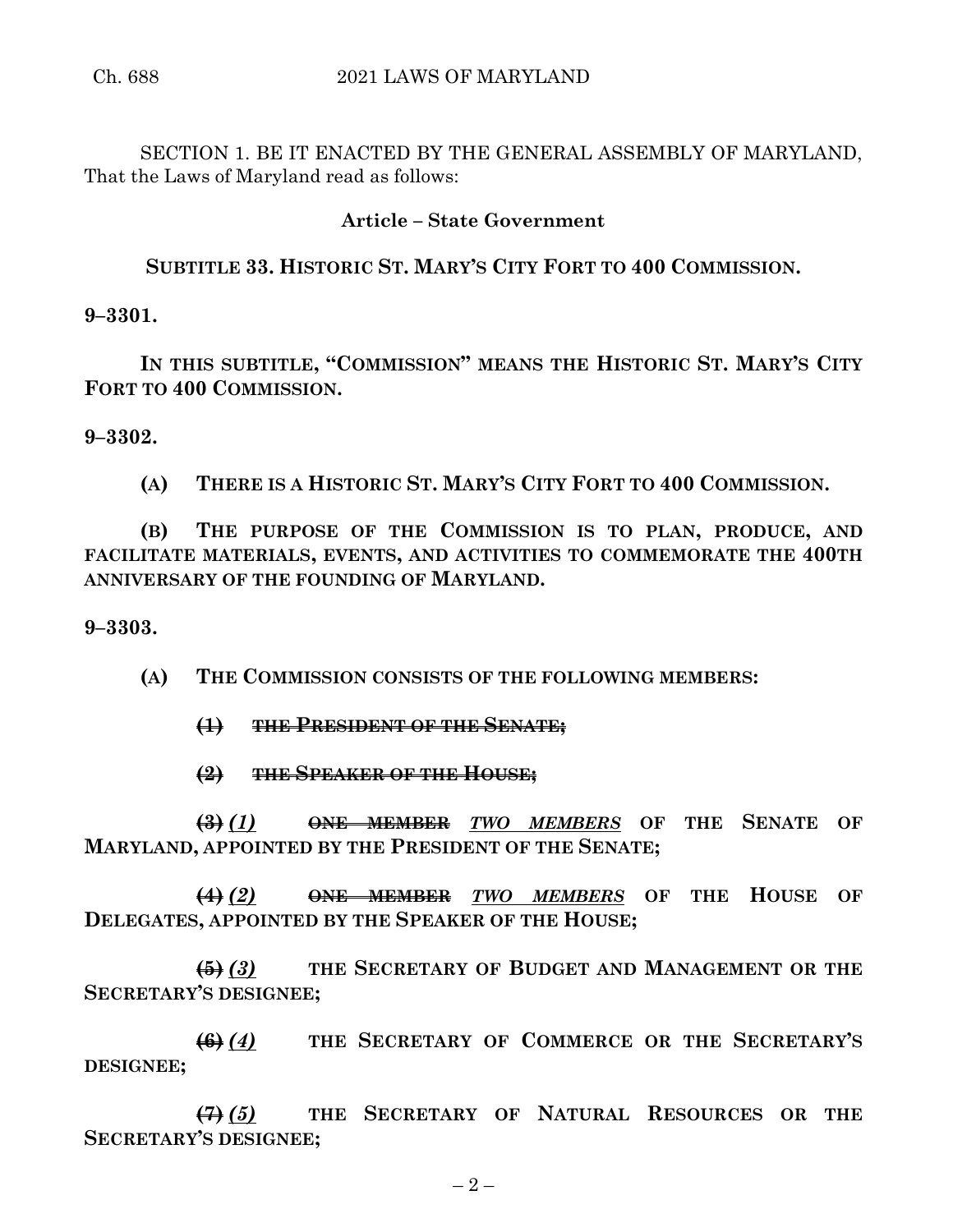**(8)** *(6)* **THE SECRETARY OF PLANNING OR THE SECRETARY'S DESIGNEE;**

**(9)** *(7)* **THE SECRETARY OF TRANSPORTATION OR THE SECRETARY'S DESIGNEE;**

**(10)** *(8)* **ONE REPRESENTATIVE OF THE MARYLAND COMMISSION ON INDIAN AFFAIRS;**

**(11)** *(9)* **ONE REPRESENTATIVE OF THE MARYLAND COMMISSION ON AFRICAN AMERICAN HISTORY AND CULTURE;**

**(12)** *(10)* **ONE REPRESENTATIVE OF THE HISTORIC ST. MARY'S CITY COMMISSION;**

**(13) ONE REPRESENTATIVE OF ST. MARY'S COLLEGE OF MARYLAND;**

**(14)** *(11)* **ONE REPRESENTATIVE OF THE MARYLAND REDISCOVERY 400 INITIATIVE; AND**

**(15)** *(12)* **FIVE MEMBERS WITH RELEVANT INTEREST OR EXPERTISE, APPOINTED BY THE GOVERNOR.**

**(B) TO THE EXTENT PRACTICABLE, THE MEMBERSHIP OF THE COMMISSION AND ANY ADVISORY COMMITTEES ESTABLISHED IN ACCORDANCE WITH § 9–3305 OF THIS SUBTITLE SHALL BE REPRESENTATIVE OF THE DIVERSE COMMUNITIES AND REGIONS WITHIN THE STATE.**

**(C) THE GOVERNOR SHALL DESIGNATE THE CHAIR OF THE COMMISSION.**

**(D) THE DIVISION OF TOURISM, FILM, AND THE ARTS SHALL PROVIDE STAFF FOR THE COMMISSION, ASSISTED BY THE MARYLAND HISTORICAL TRUST AND THE MARYLAND STATE ARCHIVES.**

**(E) A MEMBER OF THE COMMISSION:**

**(1) MAY NOT RECEIVE COMPENSATION AS A MEMBER OF THE COMMISSION; BUT**

**(2) IS ENTITLED TO REIMBURSEMENT FOR EXPENSES UNDER THE STANDARD STATE TRAVEL REGULATIONS, AS PROVIDED IN THE STATE BUDGET.**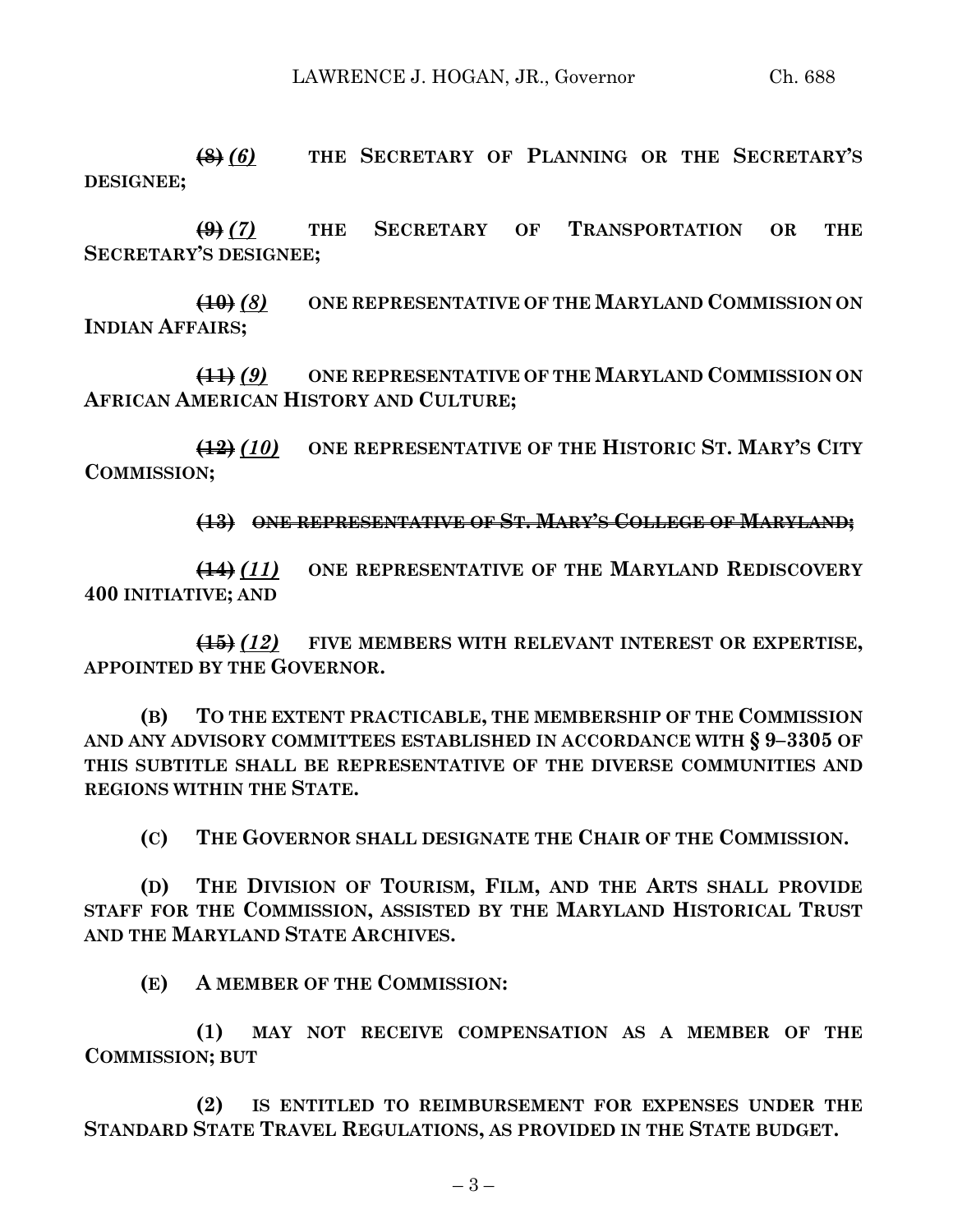# **(F) A VACANCY ON THE COMMISSION SHALL BE FILLED BY THE GOVERNOR.**

**9–3304.**

**THE COMMISSION SHALL:**

**(1) COORDINATE THE PLANNING AND IMPLEMENTATION OF ACTIVITIES AND EVENTS TO COMMEMORATE THE 400TH ANNIVERSARY OF THE FOUNDING OF MARYLAND;**

**(2) PROMOTE THE IDENTIFICATION, DOCUMENTATION, AND PRESERVATION OF HISTORICAL AND CULTURAL RESOURCES RELATED TO THE FOUNDING OF MARYLAND;**

**(3) ASSIST IN PROTECTING, IMPROVING, AND DEVELOPING EXISTING EDUCATIONAL AND INTERPRETIVE INSTITUTIONS, SITES, AND MUSEUMS IN PROMOTING THE 400TH ANNIVERSARY OF THE FOUNDING OF MARYLAND;**

**(4) ENSURE DEVELOPMENT OF A MODEL SOCIAL STUDIES CURRICULUM ON THE FOUNDING OF MARYLAND;**

**(5) PROMOTE NATIONALLY AND INTERNATIONALLY THE COMMEMORATION OF THE 400TH ANNIVERSARY OF THE FOUNDING OF MARYLAND;**

**(6) ENSURE THAT COMMEMORATIVE ACTIVITIES, EVENTS, AND PRODUCTS PROVIDE LASTING VALUE AND PUBLIC BENEFITS BEYOND THE CELEBRATION OF THE 400TH ANNIVERSARY OF THE FOUNDING OF MARYLAND;**

**(7) SECURE SUPPORT AND FINANCIAL RESOURCES TO IMPLEMENT EVENTS AND ACTIVITIES PLANNED AND ASSISTED BY THE COMMISSION, INCLUDING THE FORMATION OF AN APPROPRIATE LEGAL ENTITY;**

**(8) PROVIDE LEADERSHIP FOR AND COORDINATE ECONOMIC DEVELOPMENT OPPORTUNITIES IN AND AROUND ST. MARY'S CITY TO PROMOTE THE REGION FOR FUTURE GENERATIONS; AND**

**(9) PERFORM OTHER ACTIONS NECESSARY TO CARRY OUT THE PURPOSES OF THE COMMISSION.**

**9–3305.**

**(A) THE CHAIR OF THE COMMISSION SHALL ESTABLISH ADVISORY COMMITTEES RELATED TO:**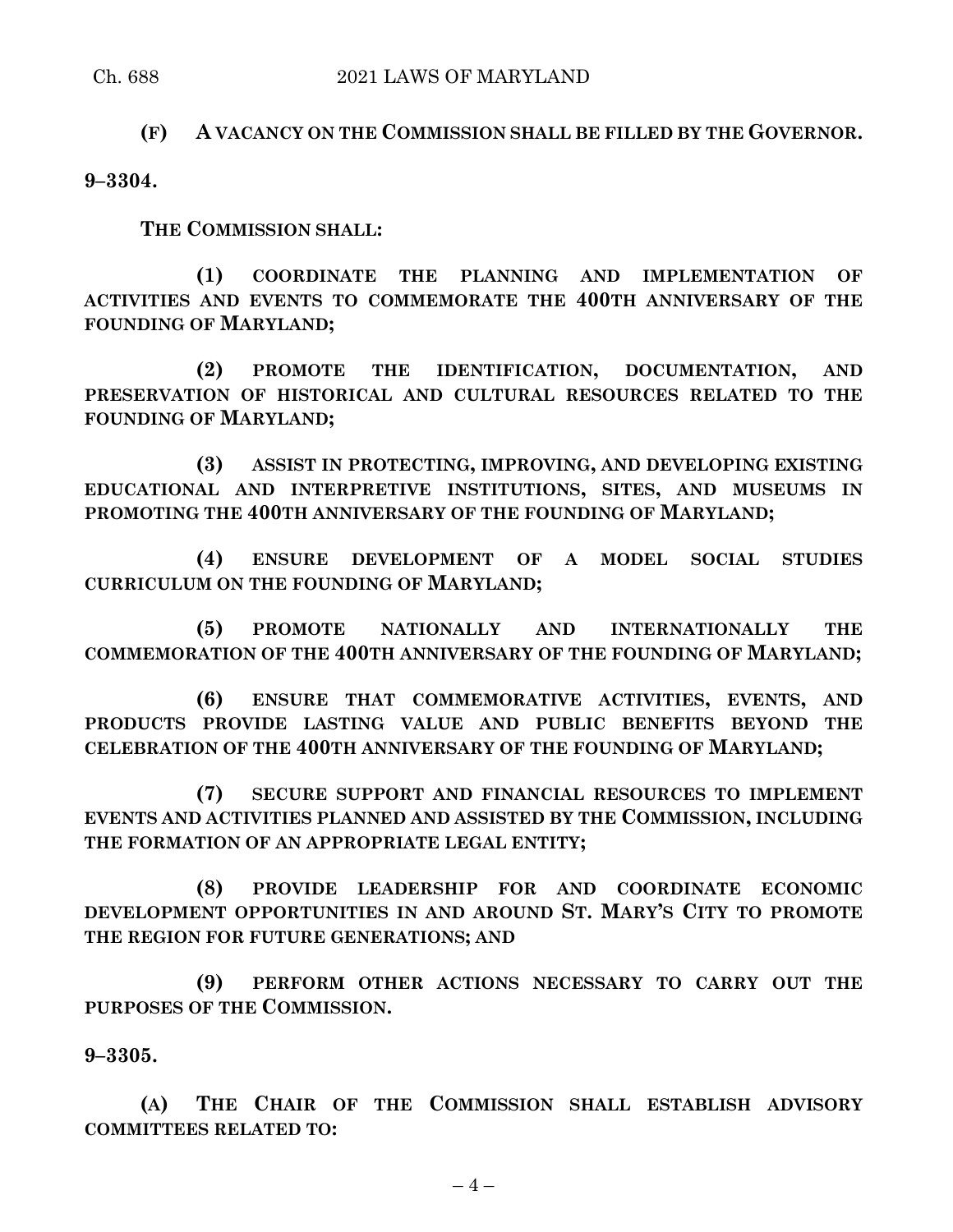- **(1) DEVELOPMENT AND SPONSOR RELATIONS;**
- **(2) RESOURCE STEWARDSHIP AND VISITOR EXPERIENCE;**
- **(3) EDUCATION AND CURRICULUM;**
- **(4) PROGRAMS AND EVENTS;**
- **(5) TRANSPORTATION AND CAPITAL INFRASTRUCTURE;**
- **(6) COMMUNICATIONS AND MARKETING;**
- **(7) OPERATIONS AND MANAGEMENT; AND**

**(8) ANY OTHER ASPECT OF THE COMMEMORATION OF THE 400TH ANNIVERSARY OF THE FOUNDING OF MARYLAND THAT THE CHAIR CONSIDERS NECESSARY.**

**(B) (1) THE CHAIR OF THE COMMISSION SHALL APPOINT ADVISORY COMMITTEE MEMBERS WHO BROADLY REPRESENT PUBLIC AND PRIVATE INTERESTS.**

**(2) ADVISORY COMMITTEE MEMBERS SERVE AT THE PLEASURE OF THE CHAIR OF THE COMMISSION.**

**9–3306.**

**(A) THE COMMISSION SHALL MEET AT LEAST TWICE EACH YEAR AT TIMES AND PLACES TO BE DETERMINED BY THE CHAIR.**

**(B) THE COMMISSION:**

**(1) SHALL ADOPT PROCEDURES FOR THE TRANSACTION OF BUSINESS; AND**

**(2) MAY ESTABLISH A NONPROFIT ORGANIZATION TO RECEIVE FUNDS FOR THE COMMISSION.**

**9–3307.**

**(A) ON OR BEFORE SEPTEMBER 1, 2022, THE COMMISSION SHALL SUBMIT TO THE GOVERNOR AND, IN ACCORDANCE WITH § 2–1257 OF THE STATE GOVERNMENT ARTICLE, THE GENERAL ASSEMBLY A REPORT CONTAINING THE COMMISSION'S PLAN OF ACTION FOR THE COMMEMORATION OF THE 400TH**